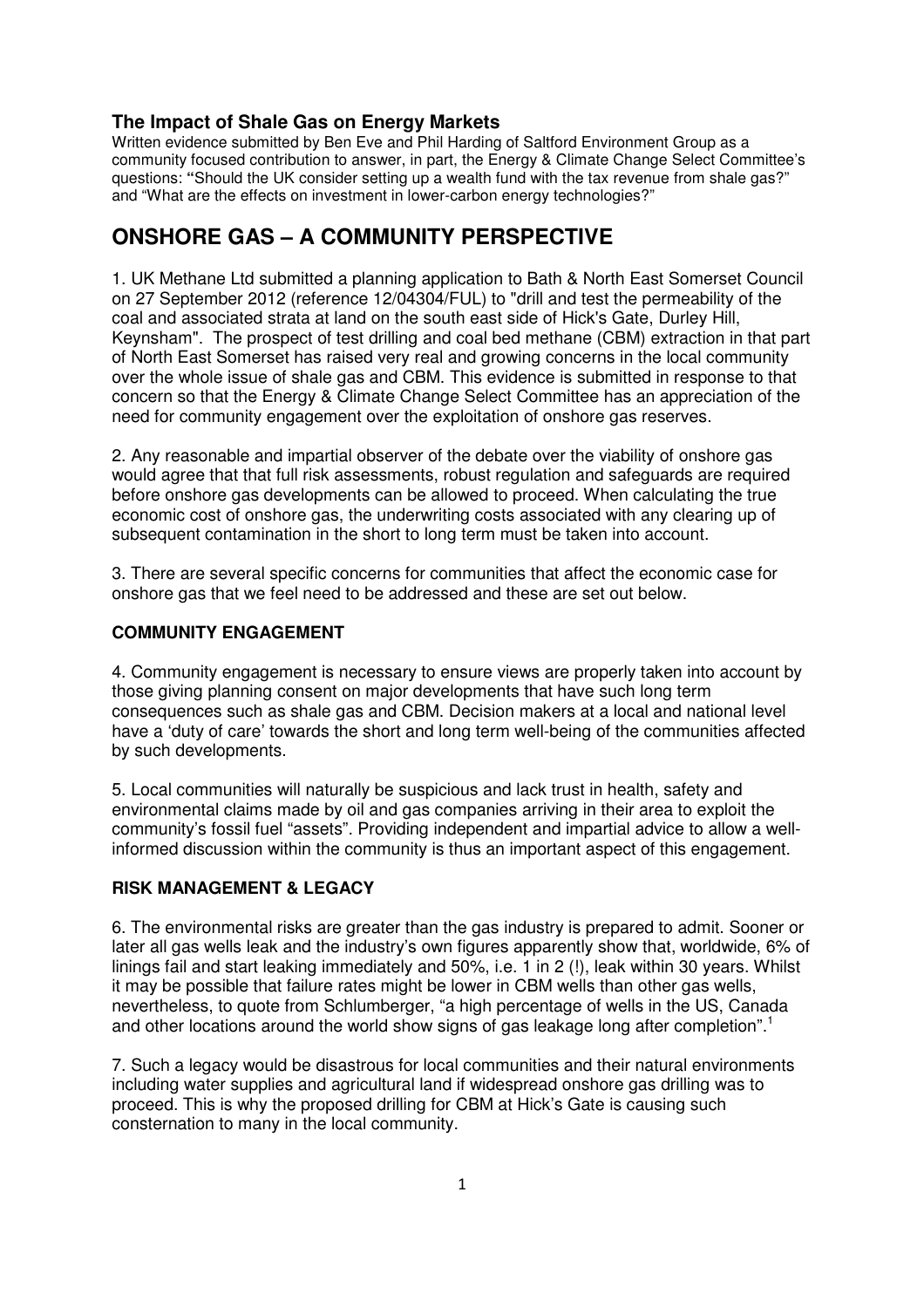8. There is a clear need and obligation to underwrite all short, medium AND long term risks, i.e. including after the gas company has left the site, so that the community/tax payer is not saddled with huge clear-up costs. This also affects the true economic cost of onshore gas; it is not as cheap as claimed by its proponents who have a vested interest in exploiting onshore gas regardless of the environmental, social and economic impact on local communities.

## **SUSTAINABLE ENERGY ECONOMICS**

#### **(i) Learning from past mistakes**

9. The need for a sustainable long term approach for how the UK develops its energy system is well understood by energy policy makers. Our energy system needs to be low carbon, renewable, safe, secure and affordable. To achieve this the UK needs to ensure that **if** a windfall asset like onshore gas is to be safely exploited, after all the properly regulated safeguards are in place, that windfall should not be squandered, as has been the case with North Sea oil and gas revenues, but should be used to finance the creation of renewable energy plant within the local authority area supplying the onshore gas.

10. The wasted opportunity arising from the way the UK has squandered North Sea oil and gas is clear and worth considering again when looking at the future use of fossil fuels like onshore gas.

11. North Sea oil and gas has provided the UK with self-sufficiency in oil and gas but those resources are now depleting. The UK was self-sufficient in oil from 1980 to 2010 and was a net exporter of gas between 1997 and 2004. The UK's oil production currently meets over two thirds of our inland requirements. UK gas production has been decreasing since 2,000 and in 2011 was down a fifth on 2010. Imports of Liquefied Natural Gas (LNG) accounted for almost half of the UK's gas requirements in 2011.<sup>2</sup>

12. The UK might have used a significant proportion of the proceeds from the windfall provided by the North Sea to invest in sustainable renewable energy systems for when our oil and gas resources become significantly depleted and also for other public investment in the nation's infrastructure such as our rail and water network thereby providing higher levels of employment and supporting our manufacturing industry. But we failed to do so and are now paying the price of our short-sighted approach to the exploitation of our own energy resources.

13. The UK should now be meeting our energy needs with the highest proportion of renewable energy sources in Europe and have the most modern and efficient rail and water systems with all the economic, social and environmental benefits that would follow.

14. Instead, and taking energy as the example, in 2011 a mere 3.8% of our total energy consumption came from renewable sources which also accounted for 9.4% of electricity generated<sup>2</sup>. As a comparison with our European partners, in 2009 renewable energy sources represented 3% of our energy requirement compared to Norway 42.4%, France 7.5%, Germany 8.5%, and an EU 27 average of 9%.<sup>3</sup>

15. Can we learn from the missed opportunity of North Sea oil and gas and avoid making the same mistake again as the UK starts to look more actively at extracting onshore gas? Or will we continue with the short-term approach that has handicapped national policy making in the UK?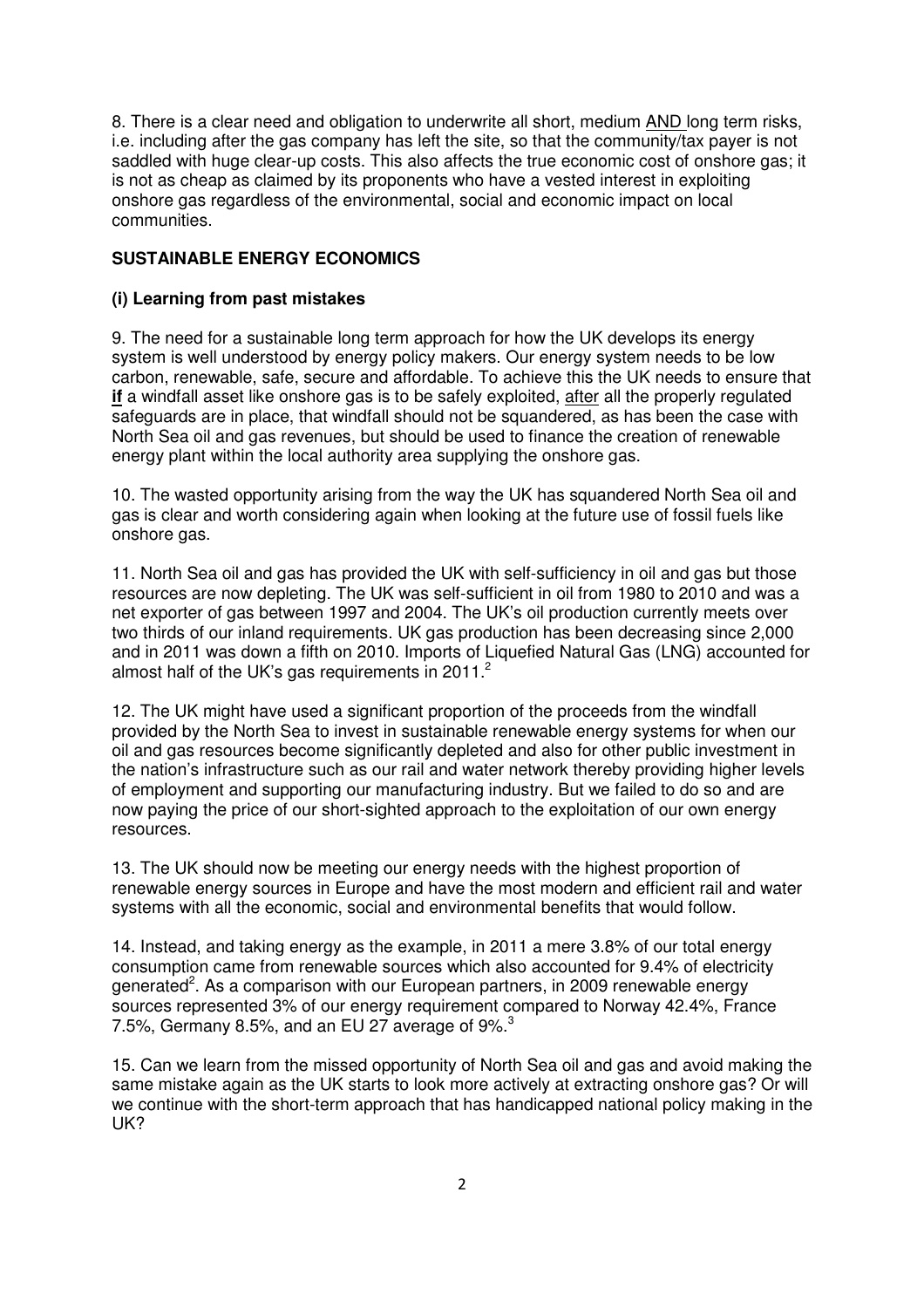#### **(ii) Is onshore gas really such a clean option in the longer term?**

16. Estimates on the amount of economically recoverable onshore gas reserves in the UK vary widely from less than 10 years to several decades of UK gas requirements; the longer estimates tend to be from the gas industry itself. The higher estimates can raise false hopes of a long lasting 'cheap' supply of gas and thus lead to bad decision making. Even if onshore gas can help delay the energy gap caused by a lack of adequate investment in renewable and other low carbon energy sources, concerns over health and environmental risks remain, quite apart from the need to move towards a low carbon economy.

17. Furthermore onshore gas is seen by some as an opportunity for lower energy prices over the next few decades, a response to the UK's own potential energy gap in the 2010s/2020s, and to help overcome high energy prices as worldwide demand for oil and gas exceeds supply.

18. However, others, and especially those communities facing gas exploration and extraction within their own local area, raise concerns over the potential contamination of soils, rivers and groundwater from the extraction methods deployed that could be extremely difficult to rectify.

19. The important need to radically reduce our dependence on carbon based fossil fuels as these contribute to climate change through greenhouse gas emissions (principally CO2 and methane) should not be overlooked in a new 'dash for gas'. The UK has an obligation to meet its international commitments to reduce these emissions and set an example for other countries to follow.

20. Natural gas including unconventional gas is the cleanest of the carbon based fuels (gas, oil and coal) in terms of CO2 emissions from combustion. However, CO2 and methane emissions arising from the extraction practices deployed (e.g. hydraulic fracturing for shale gas) need to be taken into account also. The relative cleanliness of unconventional onshore gas is not entirely clear cut.

#### **(iii) The two key requirements**

21. Taking a pragmatic approach to onshore gas production and assuming that gas extraction can be done safely, there are **two key requirements** that need to be met for this to go ahead as a sustainable path to better energy security and a low carbon economy for the UK.

22. **The first requirement** concerns the environmental health of the local community and its economy. The extraction of onshore gas should only be undertaken with full and proper safeguards in place so that:

**(a)** the gas will be extracted safely without harming the local environment, or turning natural landscapes that are so important for food production, biodiversity, tourism and leisure into industrial landscapes. It would be for the gas exploration/production company to fully satisfy (i) regulators that its methods were safe and (ii) the local planning authority that any disruption to local roads and environments would be kept to acceptable levels;

**(b)** guarantees are provided by HM Government that all exploration and extraction activities will be strongly regulated by the Environment Agency and Health & Safety Executive to safeguard against contamination of soils, rivers, and groundwater aquifers etc as well as the safe operation of the associated plant and machinery; and